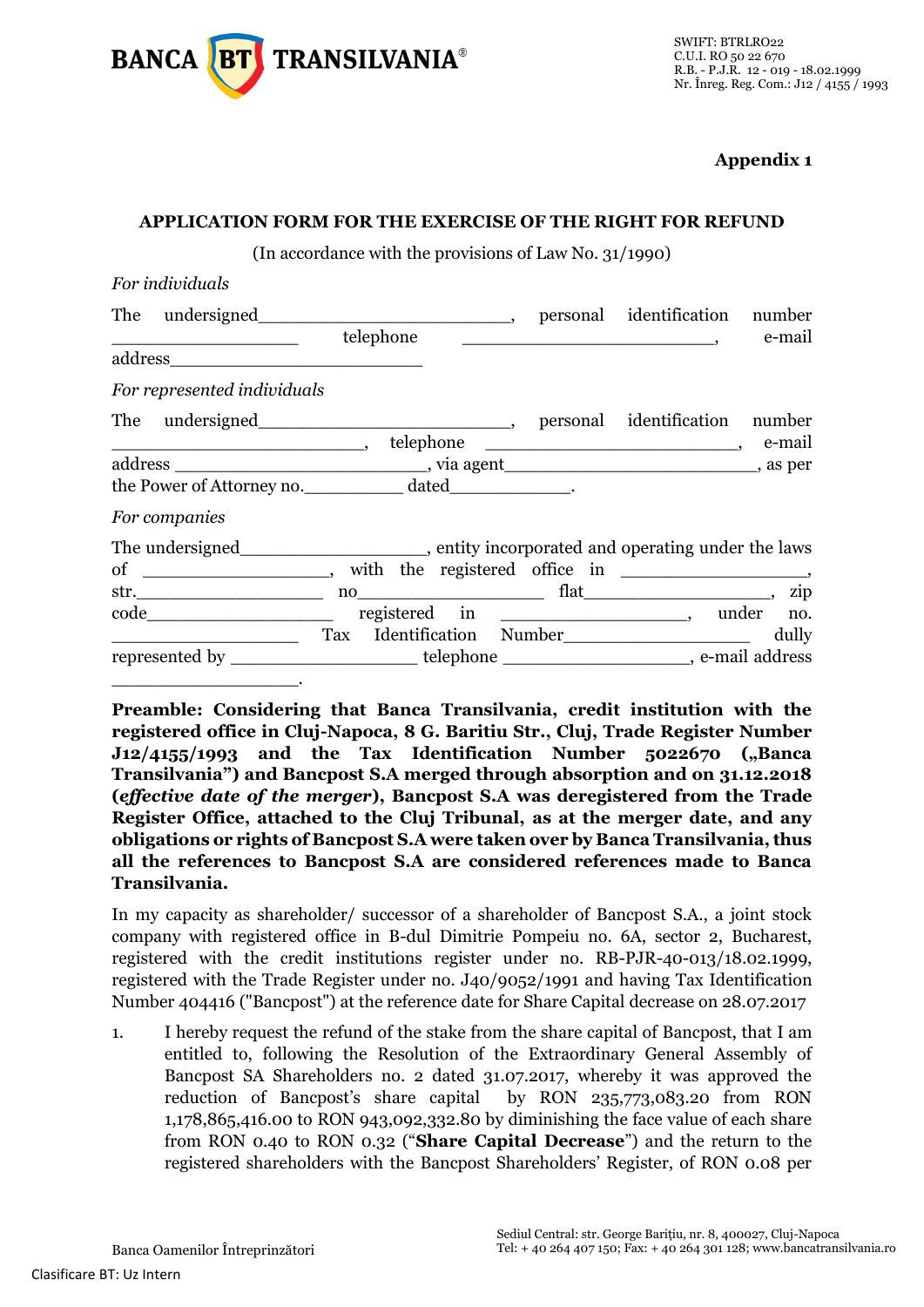

share ("**Refund Amount"**) multiplied with the number of shares held by each shareholder at the **Reference Date (28.07.2017)** for Share Capital Decrease.

- 2. Furthermore, I take it upon myself to declare through this Form, and being aware of the criminal sanctions for false statements, that:
	- (i) I acknowledge, understand and agree unconditionally with the refund terms and conditions, the latter being opposable and generating legal effects with regard to myself, including but without being limited to the computation manner of the refunded amount, as well as the Bank's obligation to withhold the tax, hereto expressly agreeing with the payment of the net amount by Banca Transilvania;
	- (ii) I meet all the requirements to exercise the Right for Refund, as per sections 1.1 and 2.1 of the refund terms and conditions;
	- (iii) I am, or my predecessor<sup>1</sup> was, the exclusive owner of the shares for which I exercise the Right for Refund, on the reference date of the Share Capital Decrease, respectively on 28.07.2017 ("**Owned Shares**"), shares that are free of any burden.
	- (iv) Except for my right to require the payment of the Reimbursed Amount, I waive any other claims regarding or in connection with the refund terms and conditions or their implementation manner.
- 3. I hereby declare I am aware of the manner in which the Reimbursed Amount will be paid to me, respectively by the payment performed via bank transfer.

I hereby declare I am the holder of the RON bank account below and I request Banca Transilvania to transfer the Reimbursed Amount to the following bank account:

| <br><b>IBAN:</b>  |  |
|-------------------|--|
| The bank:         |  |
| <b>SWIFT Code</b> |  |

4. I hereby declare that I am responsible for the correctness of all the information included in the herein Form and that Banca Transilvania is exonerated of any prejudice incurred by the undersigned, following the supply of erroneous information.

## 5. Note regarding personal data processing

I have been informed that, in order to be able to process the filed form, Banca Transilvania, in its capacity as data controller, shall process the personal data herein, and, as applicable, in the addendum, the submitted deeds and the copy of my ID document attached hereto, pursuant to its legal obligation, as well as its legitimate interest to perform the wire transfer and to contact me should this be necessary in order to process the request. These data will be kept for archiving over the legally established period of time. Details regarding personal data processing within Banca Transilvania

-

If the restitution right is exercised by the Successor.<sup>1</sup>